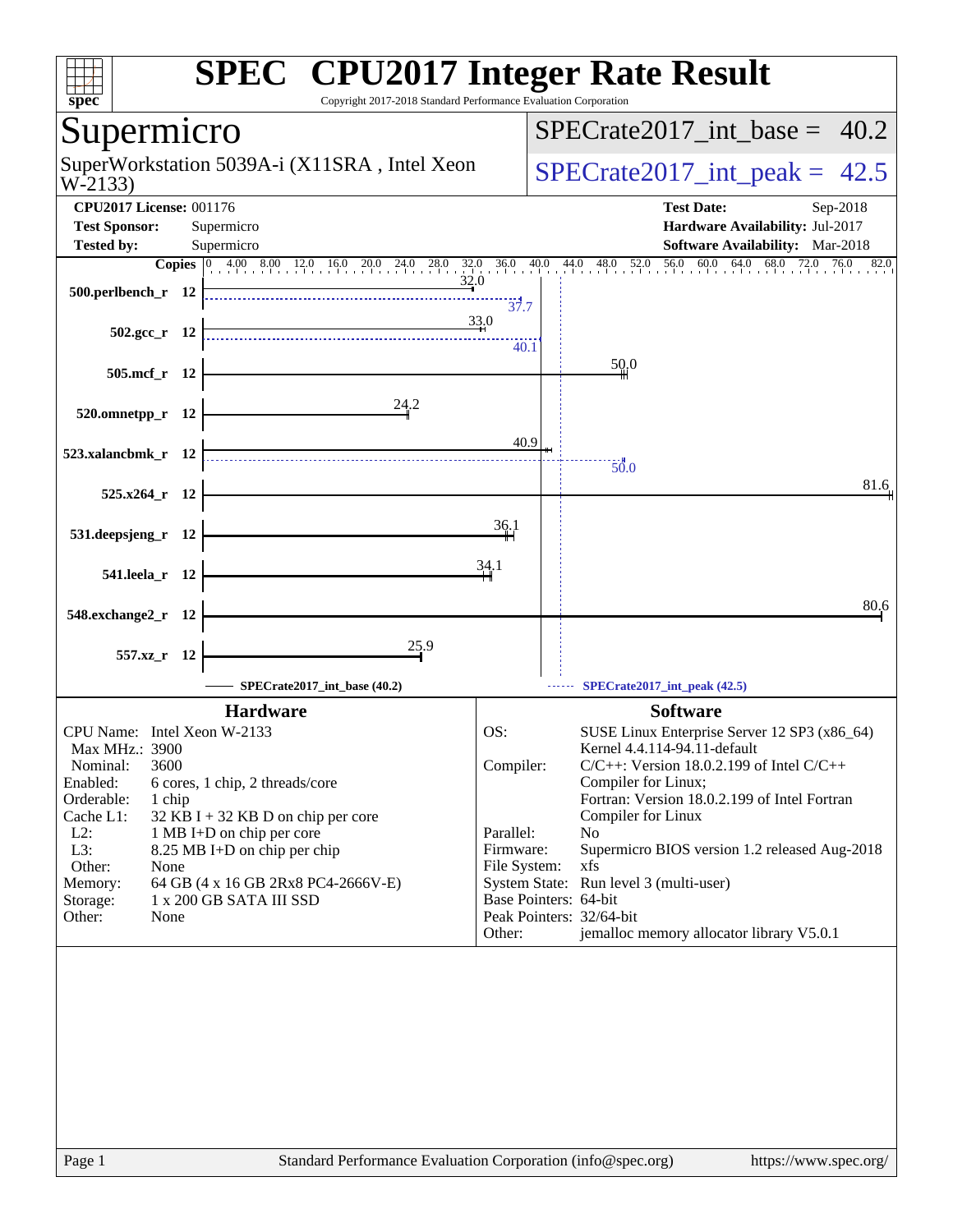

Copyright 2017-2018 Standard Performance Evaluation Corporation

## Supermicro

W-2133) SuperWorkstation 5039A-i (X11SRA, Intel Xeon  $\vert$  SPECrate2017 int peak = 42.5

SPECrate2017 int\_base =  $40.2$ 

**[CPU2017 License:](http://www.spec.org/auto/cpu2017/Docs/result-fields.html#CPU2017License)** 001176 **[Test Date:](http://www.spec.org/auto/cpu2017/Docs/result-fields.html#TestDate)** Sep-2018

**[Test Sponsor:](http://www.spec.org/auto/cpu2017/Docs/result-fields.html#TestSponsor)** Supermicro **[Hardware Availability:](http://www.spec.org/auto/cpu2017/Docs/result-fields.html#HardwareAvailability)** Jul-2017 **[Tested by:](http://www.spec.org/auto/cpu2017/Docs/result-fields.html#Testedby)** Supermicro **[Software Availability:](http://www.spec.org/auto/cpu2017/Docs/result-fields.html#SoftwareAvailability)** Mar-2018

#### **[Results Table](http://www.spec.org/auto/cpu2017/Docs/result-fields.html#ResultsTable)**

|                              | <b>Base</b>   |                |        |                |       |                |       | <b>Peak</b>   |                |              |                |              |                |              |
|------------------------------|---------------|----------------|--------|----------------|-------|----------------|-------|---------------|----------------|--------------|----------------|--------------|----------------|--------------|
| <b>Benchmark</b>             | <b>Copies</b> | <b>Seconds</b> | Ratio  | <b>Seconds</b> | Ratio | <b>Seconds</b> | Ratio | <b>Copies</b> | <b>Seconds</b> | <b>Ratio</b> | <b>Seconds</b> | <b>Ratio</b> | <b>Seconds</b> | <b>Ratio</b> |
| 500.perlbench_r              | 12            | 598            | 32.0   | 596            | 32.0  | 594            | 32.2  | 12            | 506            | 37.7         | 506            | 37.8         | 506            | 37.7         |
| $502.\text{gcc\_r}$          | 12            | 507            | 33.5   | 515            | 33.0  | 516            | 32.9  | 12            | 423            | 40.1         | 423            | 40.2         | 424            | 40.1         |
| $505$ .mcf r                 | 12            | 384            | 50.4   | 390            | 49.7  | 388            | 50.0  | 12            | 384            | 50.4         | 390            | 49.7         | 388            | 50.0         |
| 520.omnetpp_r                | 12            | 645            | 24.4   | 651            | 24.2  | 650            | 24.2  | 12            | 645            | 24.4         | 651            | 24.2         | 650            | 24.2         |
| 523.xalancbmk r              | 12            | 306            | 41.4   | 310            | 40.9  | 311            | 40.8  | 12            | 253            | 50.1         | 254            | 49.8         | 253            | 50.0         |
| 525.x264 r                   | 12            | 258            | 81.6   | 256            | 82.0  | 257            | 81.6  | 12            | 258            | 81.6         | 256            | 82.0         | 257            | 81.6         |
| 531.deepsjeng_r              | 12            | 373            | 36.9   | 381            | 36.1  | 382            | 36.0  | 12            | 373            | 36.9         | 381            | 36.1         | 382            | 36.0         |
| 541.leela r                  | 12            | 596            | 33.4   | 583            | 34.1  | 579            | 34.3  | 12            | 596            | 33.4         | 583            | 34.1         | 579            | 34.3         |
| 548.exchange2_r              | 12            | 390            | 80.6   | 390            | 80.6  | 390            | 80.7  | 12            | 390            | 80.6         | 390            | 80.6         | 390            | 80.7         |
| 557.xz                       | 12            | 498            | 26.0   | 502            | 25.8  | 501            | 25.9  | 12            | 498            | 26.0         | 502            | 25.8         | 501            | 25.9         |
| $SPECrate2017$ int base =    |               |                | 40.2   |                |       |                |       |               |                |              |                |              |                |              |
| $CDDLO \rightarrow A04E + I$ |               |                | $\sim$ |                |       |                |       |               |                |              |                |              |                |              |

**[SPECrate2017\\_int\\_peak =](http://www.spec.org/auto/cpu2017/Docs/result-fields.html#SPECrate2017intpeak) 42.5**

Results appear in the [order in which they were run](http://www.spec.org/auto/cpu2017/Docs/result-fields.html#RunOrder). Bold underlined text [indicates a median measurement](http://www.spec.org/auto/cpu2017/Docs/result-fields.html#Median).

#### **[Submit Notes](http://www.spec.org/auto/cpu2017/Docs/result-fields.html#SubmitNotes)**

 The taskset mechanism was used to bind copies to processors. The config file option 'submit' was used to generate taskset commands to bind each copy to a specific processor. For details, please see the config file.

#### **[Operating System Notes](http://www.spec.org/auto/cpu2017/Docs/result-fields.html#OperatingSystemNotes)**

Stack size set to unlimited using "ulimit -s unlimited"

#### **[General Notes](http://www.spec.org/auto/cpu2017/Docs/result-fields.html#GeneralNotes)**

Environment variables set by runcpu before the start of the run: LD\_LIBRARY\_PATH = "/home/cpu2017/lib/ia32:/home/cpu2017/lib/intel64:/home/cpu2017/je5.0.1-32:/home/cpu2017/je5.0.1-64"

 Binaries compiled on a system with 1x Intel Core i7-6700K CPU + 32GB RAM memory using Redhat Enterprise Linux 7.5 Transparent Huge Pages enabled by default Prior to runcpu invocation Filesystem page cache synced and cleared with: sync; echo 3> /proc/sys/vm/drop\_caches

 Yes: The test sponsor attests, as of date of publication, that CVE-2017-5754 (Meltdown) is mitigated in the system as tested and documented. Yes: The test sponsor attests, as of date of publication, that CVE-2017-5753 (Spectre variant 1) is mitigated in the system as tested and documented. Yes: The test sponsor attests, as of date of publication, that CVE-2017-5715 (Spectre variant 2) is mitigated in the system as tested and documented.

**(Continued on next page)**

| Page 2<br>Standard Performance Evaluation Corporation (info@spec.org)<br>https://www.spec.org/ |
|------------------------------------------------------------------------------------------------|
|------------------------------------------------------------------------------------------------|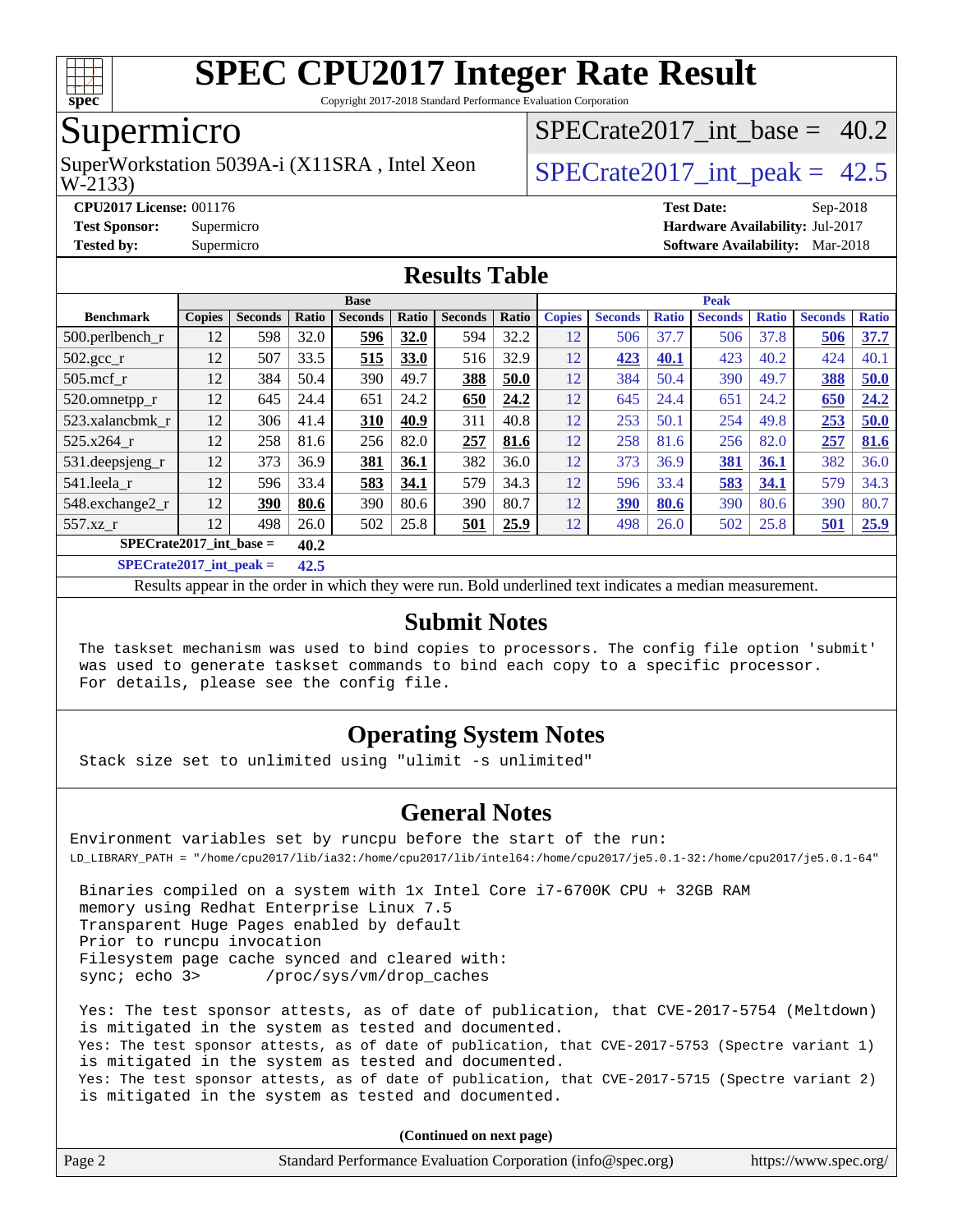

Copyright 2017-2018 Standard Performance Evaluation Corporation

### Supermicro

SuperWorkstation 5039A-i (X11SRA, Intel Xeon  $\vert$  SPECrate2017 int peak = 42.5

SPECrate2017 int\_base =  $40.2$ 

W-2133)

**[CPU2017 License:](http://www.spec.org/auto/cpu2017/Docs/result-fields.html#CPU2017License)** 001176 **[Test Date:](http://www.spec.org/auto/cpu2017/Docs/result-fields.html#TestDate)** Sep-2018

**[Test Sponsor:](http://www.spec.org/auto/cpu2017/Docs/result-fields.html#TestSponsor)** Supermicro **[Hardware Availability:](http://www.spec.org/auto/cpu2017/Docs/result-fields.html#HardwareAvailability)** Jul-2017 **[Tested by:](http://www.spec.org/auto/cpu2017/Docs/result-fields.html#Testedby)** Supermicro **[Software Availability:](http://www.spec.org/auto/cpu2017/Docs/result-fields.html#SoftwareAvailability)** Mar-2018

Page 3 Standard Performance Evaluation Corporation [\(info@spec.org\)](mailto:info@spec.org) <https://www.spec.org/> **[General Notes \(Continued\)](http://www.spec.org/auto/cpu2017/Docs/result-fields.html#GeneralNotes)** jemalloc, a general purpose malloc implementation built with the RedHat Enterprise 7.5, and the system compiler gcc 4.8.5 sources available from jemalloc.net or <https://github.com/jemalloc/jemalloc/releases> **[Platform Notes](http://www.spec.org/auto/cpu2017/Docs/result-fields.html#PlatformNotes)** Sysinfo program /home/cpu2017/bin/sysinfo Rev: r5974 of 2018-05-19 9bcde8f2999c33d61f64985e45859ea9 running on linux-k7zv Tue Sep 18 16:03:57 2018 SUT (System Under Test) info as seen by some common utilities. For more information on this section, see <https://www.spec.org/cpu2017/Docs/config.html#sysinfo> From /proc/cpuinfo model name : Intel(R) Xeon(R) W-2133 CPU @ 3.60GHz 1 "physical id"s (chips) 12 "processors" cores, siblings (Caution: counting these is hw and system dependent. The following excerpts from /proc/cpuinfo might not be reliable. Use with caution.) cpu cores : 6 siblings : 12 physical 0: cores 0 1 2 3 4 5 From lscpu: Architecture: x86\_64 CPU op-mode(s): 32-bit, 64-bit Byte Order: Little Endian  $CPU(s):$  12 On-line CPU(s) list: 0-11 Thread(s) per core: 2 Core(s) per socket: 6 Socket(s): 1 NUMA node(s): 1<br>Vendor ID: Ge GenuineIntel CPU family: 6 Model: 85 Model name: Intel(R) Xeon(R) W-2133 CPU @ 3.60GHz Stepping: 4 CPU MHz: 1200.000<br>
CPU max MHz: 3601.0000  $CPU$   $max$   $MHz$ : CPU min MHz: 1200.0000 BogoMIPS: 7199.86 Virtualization: VT-x L1d cache: 32K L1i cache: 32K **(Continued on next page)**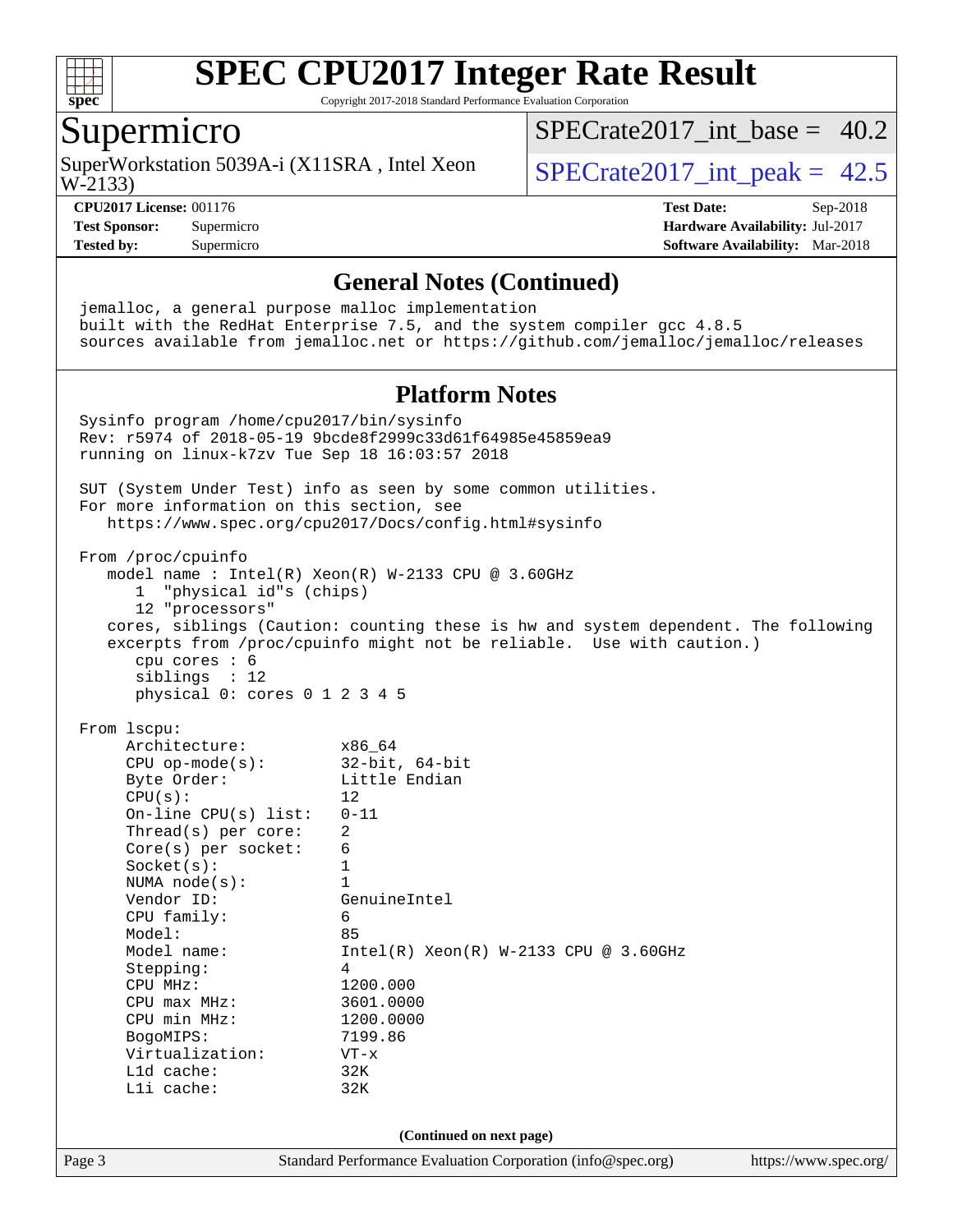

Copyright 2017-2018 Standard Performance Evaluation Corporation

### Supermicro

W-2133) SuperWorkstation 5039A-i (X11SRA, Intel Xeon  $\vert$  SPECrate2017 int peak = 42.5

[SPECrate2017\\_int\\_base =](http://www.spec.org/auto/cpu2017/Docs/result-fields.html#SPECrate2017intbase) 40.2

#### **[CPU2017 License:](http://www.spec.org/auto/cpu2017/Docs/result-fields.html#CPU2017License)** 001176 **[Test Date:](http://www.spec.org/auto/cpu2017/Docs/result-fields.html#TestDate)** Sep-2018

**[Test Sponsor:](http://www.spec.org/auto/cpu2017/Docs/result-fields.html#TestSponsor)** Supermicro **[Hardware Availability:](http://www.spec.org/auto/cpu2017/Docs/result-fields.html#HardwareAvailability)** Jul-2017 **[Tested by:](http://www.spec.org/auto/cpu2017/Docs/result-fields.html#Testedby)** Supermicro **[Software Availability:](http://www.spec.org/auto/cpu2017/Docs/result-fields.html#SoftwareAvailability)** Mar-2018

#### **[Platform Notes \(Continued\)](http://www.spec.org/auto/cpu2017/Docs/result-fields.html#PlatformNotes)**

 L2 cache: 1024K L3 cache: 8448K NUMA node0 CPU(s): 0-11 Flags: fpu vme de pse tsc msr pae mce cx8 apic sep mtrr pge mca cmov pat pse36 clflush dts acpi mmx fxsr sse sse2 ss ht tm pbe syscall nx pdpe1gb rdtscp lm constant\_tsc art arch\_perfmon pebs bts rep\_good nopl xtopology nonstop\_tsc aperfmperf eagerfpu pni pclmulqdq dtes64 monitor ds\_cpl vmx smx est tm2 ssse3 sdbg fma cx16 xtpr pdcm pcid dca sse4\_1 sse4\_2 x2apic movbe popcnt tsc\_deadline\_timer aes xsave avx f16c rdrand lahf\_lm abm 3dnowprefetch ida arat epb invpcid\_single pln pts dtherm intel\_pt rsb\_ctxsw spec\_ctrl retpoline kaiser tpr\_shadow vnmi flexpriority ept vpid fsgsbase tsc\_adjust bmi1 hle avx2 smep bmi2 erms invpcid rtm cqm mpx avx512f avx512dq rdseed adx smap clflushopt clwb avx512cd avx512bw avx512vl xsaveopt xsavec xgetbv1 cqm\_llc cqm\_occup\_llc /proc/cpuinfo cache data cache size : 8448 KB From numactl --hardware WARNING: a numactl 'node' might or might not correspond to a physical chip. available: 1 nodes (0) node 0 cpus: 0 1 2 3 4 5 6 7 8 9 10 11 node 0 size: 64119 MB node 0 free: 63348 MB node distances: node 0 0: 10 From /proc/meminfo MemTotal: 65658344 kB HugePages\_Total: 0 Hugepagesize: 2048 kB From /etc/\*release\* /etc/\*version\* SuSE-release: SUSE Linux Enterprise Server 12 (x86\_64) VERSION = 12 PATCHLEVEL = 3 # This file is deprecated and will be removed in a future service pack or release. # Please check /etc/os-release for details about this release. os-release: NAME="SLES" VERSION="12-SP3" VERSION\_ID="12.3" PRETTY\_NAME="SUSE Linux Enterprise Server 12 SP3" ID="sles" ANSI\_COLOR="0;32" CPE\_NAME="cpe:/o:suse:sles:12:sp3" **(Continued on next page)**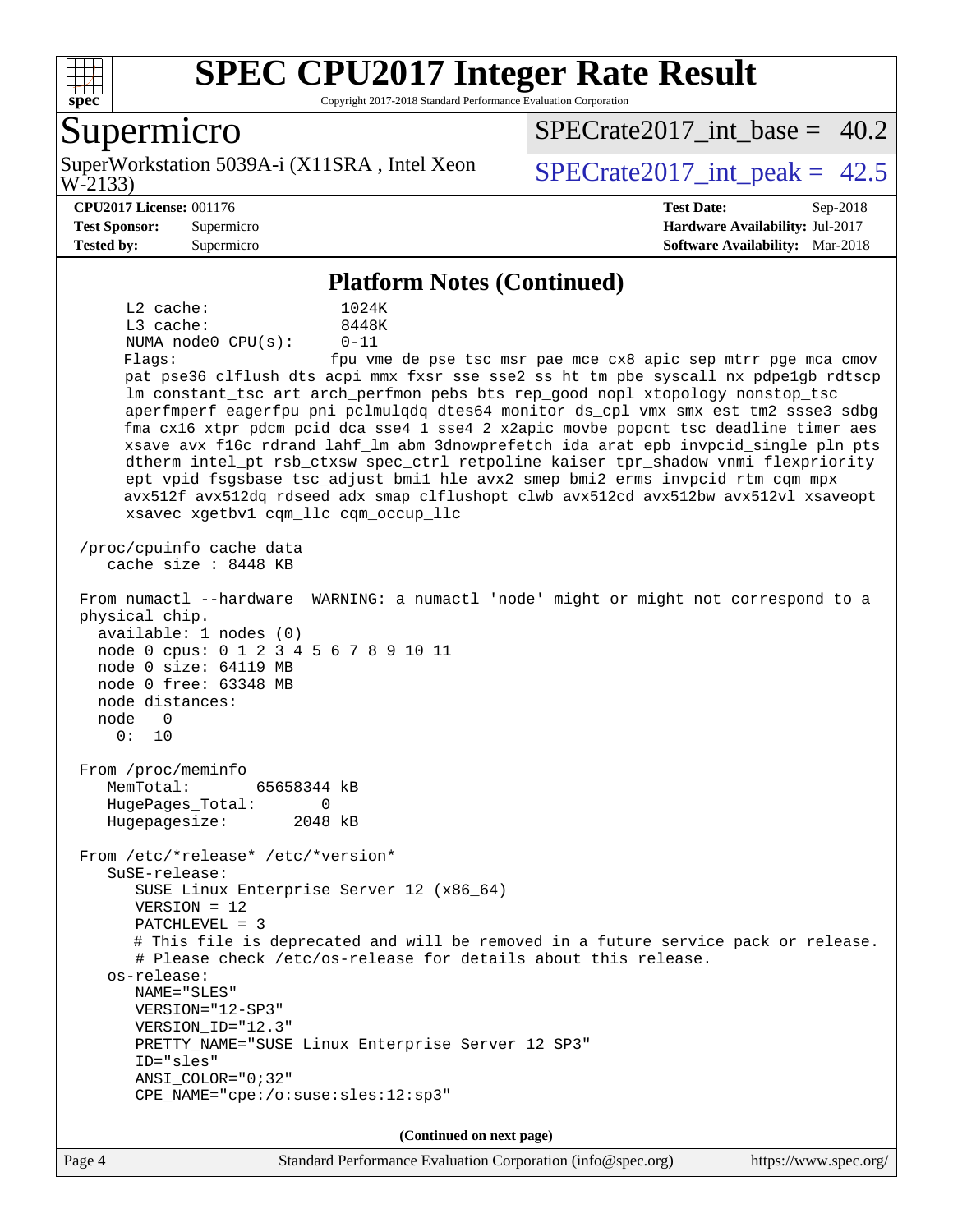

Copyright 2017-2018 Standard Performance Evaluation Corporation

## Supermicro

W-2133) SuperWorkstation 5039A-i (X11SRA, Intel Xeon  $\vert$  SPECrate2017 int peak = 42.5

SPECrate2017 int\_base =  $40.2$ 

**[Tested by:](http://www.spec.org/auto/cpu2017/Docs/result-fields.html#Testedby)** Supermicro **[Software Availability:](http://www.spec.org/auto/cpu2017/Docs/result-fields.html#SoftwareAvailability)** Mar-2018

**[CPU2017 License:](http://www.spec.org/auto/cpu2017/Docs/result-fields.html#CPU2017License)** 001176 **[Test Date:](http://www.spec.org/auto/cpu2017/Docs/result-fields.html#TestDate)** Sep-2018 **[Test Sponsor:](http://www.spec.org/auto/cpu2017/Docs/result-fields.html#TestSponsor)** Supermicro **[Hardware Availability:](http://www.spec.org/auto/cpu2017/Docs/result-fields.html#HardwareAvailability)** Jul-2017

#### **[Platform Notes \(Continued\)](http://www.spec.org/auto/cpu2017/Docs/result-fields.html#PlatformNotes)**

uname -a:

 Linux linux-k7zv 4.4.114-94.11-default #1 SMP Thu Feb 1 19:28:26 UTC 2018 (4309ff9) x86\_64 x86\_64 x86\_64 GNU/Linux

Kernel self-reported vulnerability status:

 CVE-2017-5754 (Meltdown): Mitigation: PTI CVE-2017-5753 (Spectre variant 1): Mitigation: Barriers CVE-2017-5715 (Spectre variant 2): Mitigation: IBRS+IBPB

run-level 3 Sep 18 15:57

 SPEC is set to: /home/cpu2017 Filesystem Type Size Used Avail Use% Mounted on /dev/sda4 xfs 145G 17G 128G 12% /home

 Additional information from dmidecode follows. WARNING: Use caution when you interpret this section. The 'dmidecode' program reads system data which is "intended to allow hardware to be accurately determined", but the intent may not be met, as there are frequent changes to hardware, firmware, and the "DMTF SMBIOS" standard. BIOS American Megatrends Inc. 1.2 08/23/2018 Memory: 4x Micron 18ADF2G72AZ-2G6H1R 16 GB 2 rank 2666 4x NO DIMM NO DIMM

(End of data from sysinfo program)

#### **[Compiler Version Notes](http://www.spec.org/auto/cpu2017/Docs/result-fields.html#CompilerVersionNotes)**

============================================================================== CC 500.perlbench\_r(base)  $502.\text{gcc}_r(\text{base})$  505.mcf\_r(base) 525.x264\_r(base) 557.xz\_r(base) ----------------------------------------------------------------------------- icc (ICC) 18.0.2 20180210 Copyright (C) 1985-2018 Intel Corporation. All rights reserved. ------------------------------------------------------------------------------ ============================================================================== CC 500.perlbench r(peak) 502.gcc r(peak) 505.mcf r(peak) 525.x264 r(peak) 557.xz\_r(peak) ----------------------------------------------------------------------------- icc (ICC) 18.0.2 20180210 Copyright (C) 1985-2018 Intel Corporation. All rights reserved. ------------------------------------------------------------------------------

**(Continued on next page)**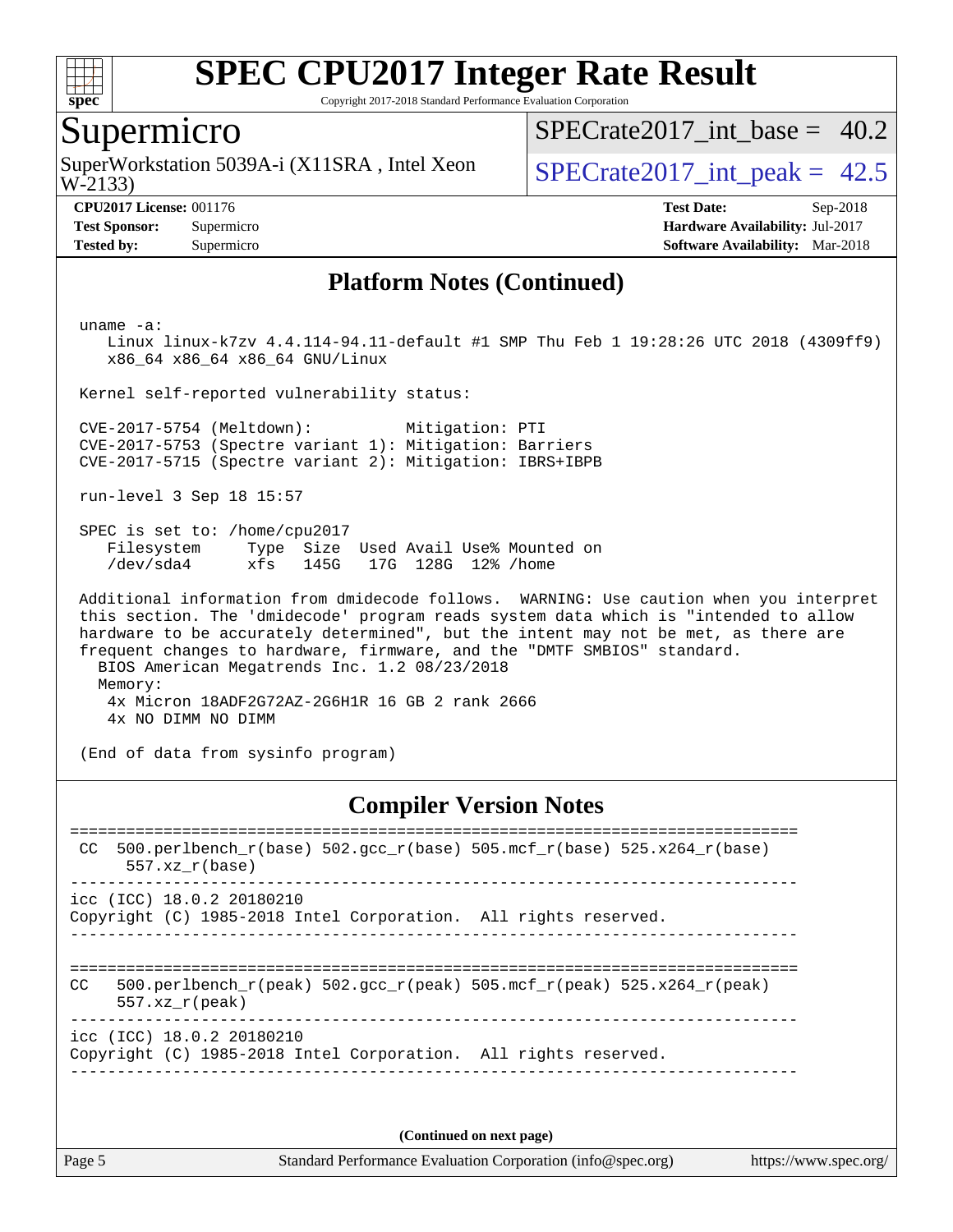

Copyright 2017-2018 Standard Performance Evaluation Corporation

## Supermicro

W-2133) SuperWorkstation 5039A-i (X11SRA, Intel Xeon  $SPECrate2017\_int\_peak = 42.5$ 

SPECrate2017 int\_base =  $40.2$ 

**[CPU2017 License:](http://www.spec.org/auto/cpu2017/Docs/result-fields.html#CPU2017License)** 001176 **[Test Date:](http://www.spec.org/auto/cpu2017/Docs/result-fields.html#TestDate)** Sep-2018 **[Test Sponsor:](http://www.spec.org/auto/cpu2017/Docs/result-fields.html#TestSponsor)** Supermicro **[Hardware Availability:](http://www.spec.org/auto/cpu2017/Docs/result-fields.html#HardwareAvailability)** Jul-2017 **[Tested by:](http://www.spec.org/auto/cpu2017/Docs/result-fields.html#Testedby)** Supermicro **[Software Availability:](http://www.spec.org/auto/cpu2017/Docs/result-fields.html#SoftwareAvailability)** Mar-2018

#### **[Compiler Version Notes \(Continued\)](http://www.spec.org/auto/cpu2017/Docs/result-fields.html#CompilerVersionNotes)**

| CXXC 520.omnetpp $r(base)$ 523.xalancbmk $r(base)$ 531.deepsjeng $r(base)$<br>$541.$ leela $r(base)$                       |
|----------------------------------------------------------------------------------------------------------------------------|
| icpc (ICC) 18.0.2 20180210<br>Copyright (C) 1985-2018 Intel Corporation. All rights reserved.                              |
| CXXC 520.omnetpp $r(\text{peak})$ 523.xalancbmk $r(\text{peak})$ 531.deepsjeng $r(\text{peak})$<br>$541.$ leela $r$ (peak) |
| icpc (ICC) 18.0.2 20180210<br>Copyright (C) 1985-2018 Intel Corporation. All rights reserved.                              |
| 548.exchange2 r(base)<br>FC.                                                                                               |
| ifort (IFORT) 18.0.2 20180210<br>Copyright (C) 1985-2018 Intel Corporation. All rights reserved.                           |
| 548. $exchange2 r (peak)$<br>FC.                                                                                           |
| ifort (IFORT) 18.0.2 20180210<br>Copyright (C) 1985-2018 Intel Corporation. All rights reserved.                           |

## **[Base Compiler Invocation](http://www.spec.org/auto/cpu2017/Docs/result-fields.html#BaseCompilerInvocation)**

[C benchmarks](http://www.spec.org/auto/cpu2017/Docs/result-fields.html#Cbenchmarks): [icc -m64 -std=c11](http://www.spec.org/cpu2017/results/res2018q4/cpu2017-20181002-09057.flags.html#user_CCbase_intel_icc_64bit_c11_33ee0cdaae7deeeab2a9725423ba97205ce30f63b9926c2519791662299b76a0318f32ddfffdc46587804de3178b4f9328c46fa7c2b0cd779d7a61945c91cd35)

[C++ benchmarks:](http://www.spec.org/auto/cpu2017/Docs/result-fields.html#CXXbenchmarks) [icpc -m64](http://www.spec.org/cpu2017/results/res2018q4/cpu2017-20181002-09057.flags.html#user_CXXbase_intel_icpc_64bit_4ecb2543ae3f1412ef961e0650ca070fec7b7afdcd6ed48761b84423119d1bf6bdf5cad15b44d48e7256388bc77273b966e5eb805aefd121eb22e9299b2ec9d9)

[Fortran benchmarks](http://www.spec.org/auto/cpu2017/Docs/result-fields.html#Fortranbenchmarks): [ifort -m64](http://www.spec.org/cpu2017/results/res2018q4/cpu2017-20181002-09057.flags.html#user_FCbase_intel_ifort_64bit_24f2bb282fbaeffd6157abe4f878425411749daecae9a33200eee2bee2fe76f3b89351d69a8130dd5949958ce389cf37ff59a95e7a40d588e8d3a57e0c3fd751)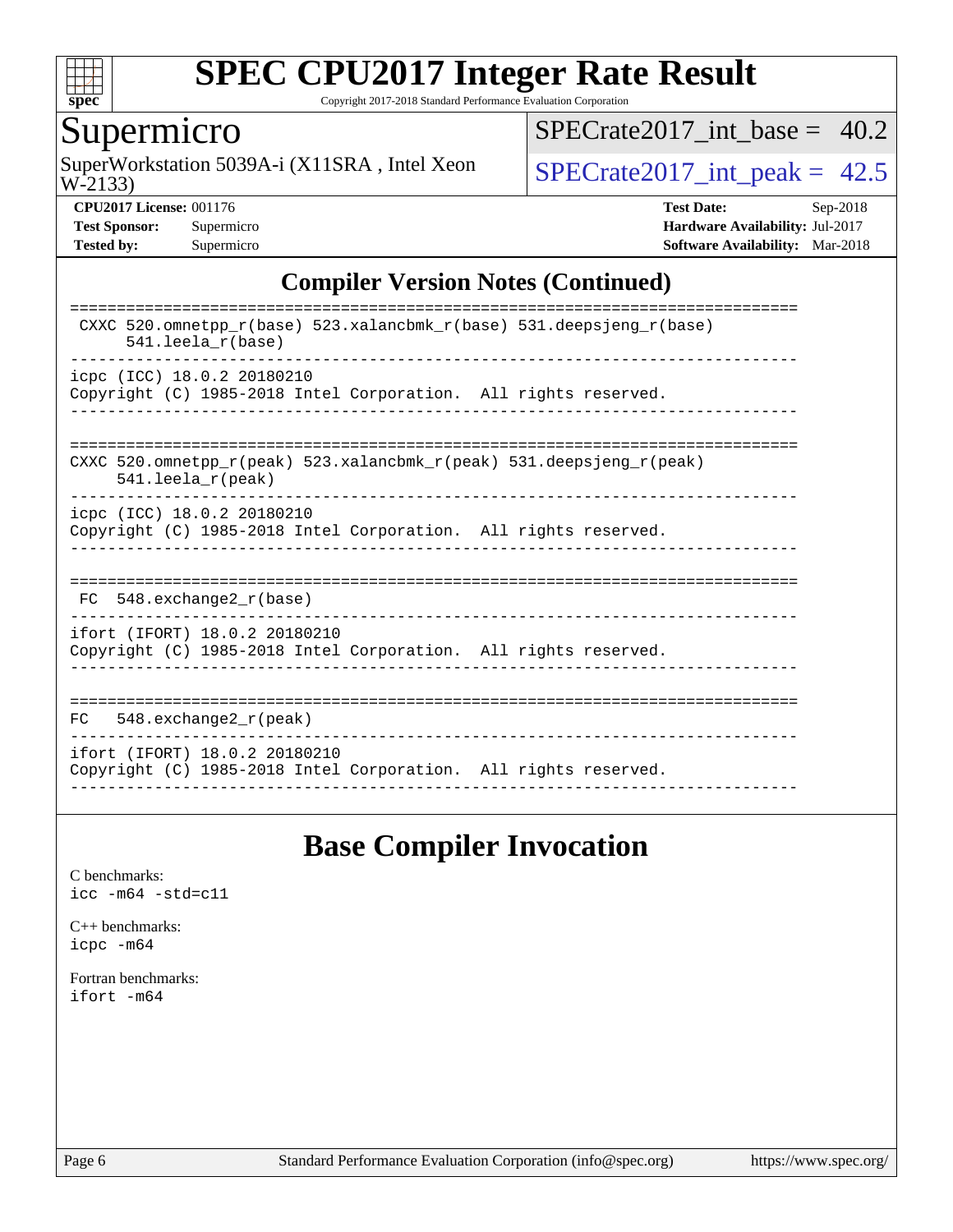

Copyright 2017-2018 Standard Performance Evaluation Corporation

#### Supermicro

W-2133) SuperWorkstation 5039A-i (X11SRA, Intel Xeon  $\vert$  SPECrate2017 int peak = 42.5

SPECrate2017 int\_base =  $40.2$ 

**[CPU2017 License:](http://www.spec.org/auto/cpu2017/Docs/result-fields.html#CPU2017License)** 001176 **[Test Date:](http://www.spec.org/auto/cpu2017/Docs/result-fields.html#TestDate)** Sep-2018 **[Test Sponsor:](http://www.spec.org/auto/cpu2017/Docs/result-fields.html#TestSponsor)** Supermicro **[Hardware Availability:](http://www.spec.org/auto/cpu2017/Docs/result-fields.html#HardwareAvailability)** Jul-2017 **[Tested by:](http://www.spec.org/auto/cpu2017/Docs/result-fields.html#Testedby)** Supermicro **[Software Availability:](http://www.spec.org/auto/cpu2017/Docs/result-fields.html#SoftwareAvailability)** Mar-2018

## **[Base Portability Flags](http://www.spec.org/auto/cpu2017/Docs/result-fields.html#BasePortabilityFlags)**

 500.perlbench\_r: [-DSPEC\\_LP64](http://www.spec.org/cpu2017/results/res2018q4/cpu2017-20181002-09057.flags.html#b500.perlbench_r_basePORTABILITY_DSPEC_LP64) [-DSPEC\\_LINUX\\_X64](http://www.spec.org/cpu2017/results/res2018q4/cpu2017-20181002-09057.flags.html#b500.perlbench_r_baseCPORTABILITY_DSPEC_LINUX_X64) 502.gcc\_r: [-DSPEC\\_LP64](http://www.spec.org/cpu2017/results/res2018q4/cpu2017-20181002-09057.flags.html#suite_basePORTABILITY502_gcc_r_DSPEC_LP64) 505.mcf\_r: [-DSPEC\\_LP64](http://www.spec.org/cpu2017/results/res2018q4/cpu2017-20181002-09057.flags.html#suite_basePORTABILITY505_mcf_r_DSPEC_LP64) 520.omnetpp\_r: [-DSPEC\\_LP64](http://www.spec.org/cpu2017/results/res2018q4/cpu2017-20181002-09057.flags.html#suite_basePORTABILITY520_omnetpp_r_DSPEC_LP64) 523.xalancbmk\_r: [-DSPEC\\_LP64](http://www.spec.org/cpu2017/results/res2018q4/cpu2017-20181002-09057.flags.html#suite_basePORTABILITY523_xalancbmk_r_DSPEC_LP64) [-DSPEC\\_LINUX](http://www.spec.org/cpu2017/results/res2018q4/cpu2017-20181002-09057.flags.html#b523.xalancbmk_r_baseCXXPORTABILITY_DSPEC_LINUX) 525.x264\_r: [-DSPEC\\_LP64](http://www.spec.org/cpu2017/results/res2018q4/cpu2017-20181002-09057.flags.html#suite_basePORTABILITY525_x264_r_DSPEC_LP64) 531.deepsjeng\_r: [-DSPEC\\_LP64](http://www.spec.org/cpu2017/results/res2018q4/cpu2017-20181002-09057.flags.html#suite_basePORTABILITY531_deepsjeng_r_DSPEC_LP64) 541.leela\_r: [-DSPEC\\_LP64](http://www.spec.org/cpu2017/results/res2018q4/cpu2017-20181002-09057.flags.html#suite_basePORTABILITY541_leela_r_DSPEC_LP64) 548.exchange2\_r: [-DSPEC\\_LP64](http://www.spec.org/cpu2017/results/res2018q4/cpu2017-20181002-09057.flags.html#suite_basePORTABILITY548_exchange2_r_DSPEC_LP64) 557.xz\_r: [-DSPEC\\_LP64](http://www.spec.org/cpu2017/results/res2018q4/cpu2017-20181002-09057.flags.html#suite_basePORTABILITY557_xz_r_DSPEC_LP64)

## **[Base Optimization Flags](http://www.spec.org/auto/cpu2017/Docs/result-fields.html#BaseOptimizationFlags)**

#### [C benchmarks](http://www.spec.org/auto/cpu2017/Docs/result-fields.html#Cbenchmarks):

[-Wl,-z,muldefs](http://www.spec.org/cpu2017/results/res2018q4/cpu2017-20181002-09057.flags.html#user_CCbase_link_force_multiple1_b4cbdb97b34bdee9ceefcfe54f4c8ea74255f0b02a4b23e853cdb0e18eb4525ac79b5a88067c842dd0ee6996c24547a27a4b99331201badda8798ef8a743f577) [-xCORE-AVX512](http://www.spec.org/cpu2017/results/res2018q4/cpu2017-20181002-09057.flags.html#user_CCbase_f-xCORE-AVX512) [-ipo](http://www.spec.org/cpu2017/results/res2018q4/cpu2017-20181002-09057.flags.html#user_CCbase_f-ipo) [-O3](http://www.spec.org/cpu2017/results/res2018q4/cpu2017-20181002-09057.flags.html#user_CCbase_f-O3) [-no-prec-div](http://www.spec.org/cpu2017/results/res2018q4/cpu2017-20181002-09057.flags.html#user_CCbase_f-no-prec-div) [-qopt-mem-layout-trans=3](http://www.spec.org/cpu2017/results/res2018q4/cpu2017-20181002-09057.flags.html#user_CCbase_f-qopt-mem-layout-trans_de80db37974c74b1f0e20d883f0b675c88c3b01e9d123adea9b28688d64333345fb62bc4a798493513fdb68f60282f9a726aa07f478b2f7113531aecce732043) [-L/usr/local/je5.0.1-64/lib](http://www.spec.org/cpu2017/results/res2018q4/cpu2017-20181002-09057.flags.html#user_CCbase_jemalloc_link_path64_4b10a636b7bce113509b17f3bd0d6226c5fb2346b9178c2d0232c14f04ab830f976640479e5c33dc2bcbbdad86ecfb6634cbbd4418746f06f368b512fced5394) [-ljemalloc](http://www.spec.org/cpu2017/results/res2018q4/cpu2017-20181002-09057.flags.html#user_CCbase_jemalloc_link_lib_d1249b907c500fa1c0672f44f562e3d0f79738ae9e3c4a9c376d49f265a04b9c99b167ecedbf6711b3085be911c67ff61f150a17b3472be731631ba4d0471706)

[C++ benchmarks:](http://www.spec.org/auto/cpu2017/Docs/result-fields.html#CXXbenchmarks)

[-Wl,-z,muldefs](http://www.spec.org/cpu2017/results/res2018q4/cpu2017-20181002-09057.flags.html#user_CXXbase_link_force_multiple1_b4cbdb97b34bdee9ceefcfe54f4c8ea74255f0b02a4b23e853cdb0e18eb4525ac79b5a88067c842dd0ee6996c24547a27a4b99331201badda8798ef8a743f577) [-xCORE-AVX512](http://www.spec.org/cpu2017/results/res2018q4/cpu2017-20181002-09057.flags.html#user_CXXbase_f-xCORE-AVX512) [-ipo](http://www.spec.org/cpu2017/results/res2018q4/cpu2017-20181002-09057.flags.html#user_CXXbase_f-ipo) [-O3](http://www.spec.org/cpu2017/results/res2018q4/cpu2017-20181002-09057.flags.html#user_CXXbase_f-O3) [-no-prec-div](http://www.spec.org/cpu2017/results/res2018q4/cpu2017-20181002-09057.flags.html#user_CXXbase_f-no-prec-div) [-qopt-mem-layout-trans=3](http://www.spec.org/cpu2017/results/res2018q4/cpu2017-20181002-09057.flags.html#user_CXXbase_f-qopt-mem-layout-trans_de80db37974c74b1f0e20d883f0b675c88c3b01e9d123adea9b28688d64333345fb62bc4a798493513fdb68f60282f9a726aa07f478b2f7113531aecce732043) [-L/usr/local/je5.0.1-64/lib](http://www.spec.org/cpu2017/results/res2018q4/cpu2017-20181002-09057.flags.html#user_CXXbase_jemalloc_link_path64_4b10a636b7bce113509b17f3bd0d6226c5fb2346b9178c2d0232c14f04ab830f976640479e5c33dc2bcbbdad86ecfb6634cbbd4418746f06f368b512fced5394) [-ljemalloc](http://www.spec.org/cpu2017/results/res2018q4/cpu2017-20181002-09057.flags.html#user_CXXbase_jemalloc_link_lib_d1249b907c500fa1c0672f44f562e3d0f79738ae9e3c4a9c376d49f265a04b9c99b167ecedbf6711b3085be911c67ff61f150a17b3472be731631ba4d0471706)

#### [Fortran benchmarks](http://www.spec.org/auto/cpu2017/Docs/result-fields.html#Fortranbenchmarks):

[-Wl,-z,muldefs](http://www.spec.org/cpu2017/results/res2018q4/cpu2017-20181002-09057.flags.html#user_FCbase_link_force_multiple1_b4cbdb97b34bdee9ceefcfe54f4c8ea74255f0b02a4b23e853cdb0e18eb4525ac79b5a88067c842dd0ee6996c24547a27a4b99331201badda8798ef8a743f577) [-xCORE-AVX512](http://www.spec.org/cpu2017/results/res2018q4/cpu2017-20181002-09057.flags.html#user_FCbase_f-xCORE-AVX512) [-ipo](http://www.spec.org/cpu2017/results/res2018q4/cpu2017-20181002-09057.flags.html#user_FCbase_f-ipo) [-O3](http://www.spec.org/cpu2017/results/res2018q4/cpu2017-20181002-09057.flags.html#user_FCbase_f-O3) [-no-prec-div](http://www.spec.org/cpu2017/results/res2018q4/cpu2017-20181002-09057.flags.html#user_FCbase_f-no-prec-div) [-qopt-mem-layout-trans=3](http://www.spec.org/cpu2017/results/res2018q4/cpu2017-20181002-09057.flags.html#user_FCbase_f-qopt-mem-layout-trans_de80db37974c74b1f0e20d883f0b675c88c3b01e9d123adea9b28688d64333345fb62bc4a798493513fdb68f60282f9a726aa07f478b2f7113531aecce732043) [-nostandard-realloc-lhs](http://www.spec.org/cpu2017/results/res2018q4/cpu2017-20181002-09057.flags.html#user_FCbase_f_2003_std_realloc_82b4557e90729c0f113870c07e44d33d6f5a304b4f63d4c15d2d0f1fab99f5daaed73bdb9275d9ae411527f28b936061aa8b9c8f2d63842963b95c9dd6426b8a) [-L/usr/local/je5.0.1-64/lib](http://www.spec.org/cpu2017/results/res2018q4/cpu2017-20181002-09057.flags.html#user_FCbase_jemalloc_link_path64_4b10a636b7bce113509b17f3bd0d6226c5fb2346b9178c2d0232c14f04ab830f976640479e5c33dc2bcbbdad86ecfb6634cbbd4418746f06f368b512fced5394) [-ljemalloc](http://www.spec.org/cpu2017/results/res2018q4/cpu2017-20181002-09057.flags.html#user_FCbase_jemalloc_link_lib_d1249b907c500fa1c0672f44f562e3d0f79738ae9e3c4a9c376d49f265a04b9c99b167ecedbf6711b3085be911c67ff61f150a17b3472be731631ba4d0471706)

## **[Peak Compiler Invocation](http://www.spec.org/auto/cpu2017/Docs/result-fields.html#PeakCompilerInvocation)**

[C benchmarks \(except as noted below\)](http://www.spec.org/auto/cpu2017/Docs/result-fields.html#Cbenchmarksexceptasnotedbelow): [icc -m64 -std=c11](http://www.spec.org/cpu2017/results/res2018q4/cpu2017-20181002-09057.flags.html#user_CCpeak_intel_icc_64bit_c11_33ee0cdaae7deeeab2a9725423ba97205ce30f63b9926c2519791662299b76a0318f32ddfffdc46587804de3178b4f9328c46fa7c2b0cd779d7a61945c91cd35)

502.gcc\_r: [icc -m32 -std=c11 -L/home/prasadj/specdev/IC18u2\\_Internal/lin\\_18\\_0\\_20180210/compiler/lib/ia32\\_lin](http://www.spec.org/cpu2017/results/res2018q4/cpu2017-20181002-09057.flags.html#user_peakCCLD502_gcc_r_intel_icc_a481ac844e7127046fad14d498c730a1848fa901fbbb2c3dfdd5e9fbbac777c8009953946d55d8b6afe8ed0da70dd2b4f8dedbdf7ab1ee211ba70d24a5d89f85)

[C++ benchmarks \(except as noted below\):](http://www.spec.org/auto/cpu2017/Docs/result-fields.html#CXXbenchmarksexceptasnotedbelow) [icpc -m64](http://www.spec.org/cpu2017/results/res2018q4/cpu2017-20181002-09057.flags.html#user_CXXpeak_intel_icpc_64bit_4ecb2543ae3f1412ef961e0650ca070fec7b7afdcd6ed48761b84423119d1bf6bdf5cad15b44d48e7256388bc77273b966e5eb805aefd121eb22e9299b2ec9d9)

523.xalancbmk\_r: [icpc -m32 -L/home/prasadj/specdev/IC18u2\\_Internal/lin\\_18\\_0\\_20180210/compiler/lib/ia32\\_lin](http://www.spec.org/cpu2017/results/res2018q4/cpu2017-20181002-09057.flags.html#user_peakCXXLD523_xalancbmk_r_intel_icpc_c6d030cd79af6ea7d6fb64c57e8fe7ae8fe0b96fc5a3b3f4a10e3273b3d7fa9decd8263f6330cef23f751cb093a69fae84a2bf4c243500a8eed069248128076f)

[Fortran benchmarks](http://www.spec.org/auto/cpu2017/Docs/result-fields.html#Fortranbenchmarks): [ifort -m64](http://www.spec.org/cpu2017/results/res2018q4/cpu2017-20181002-09057.flags.html#user_FCpeak_intel_ifort_64bit_24f2bb282fbaeffd6157abe4f878425411749daecae9a33200eee2bee2fe76f3b89351d69a8130dd5949958ce389cf37ff59a95e7a40d588e8d3a57e0c3fd751)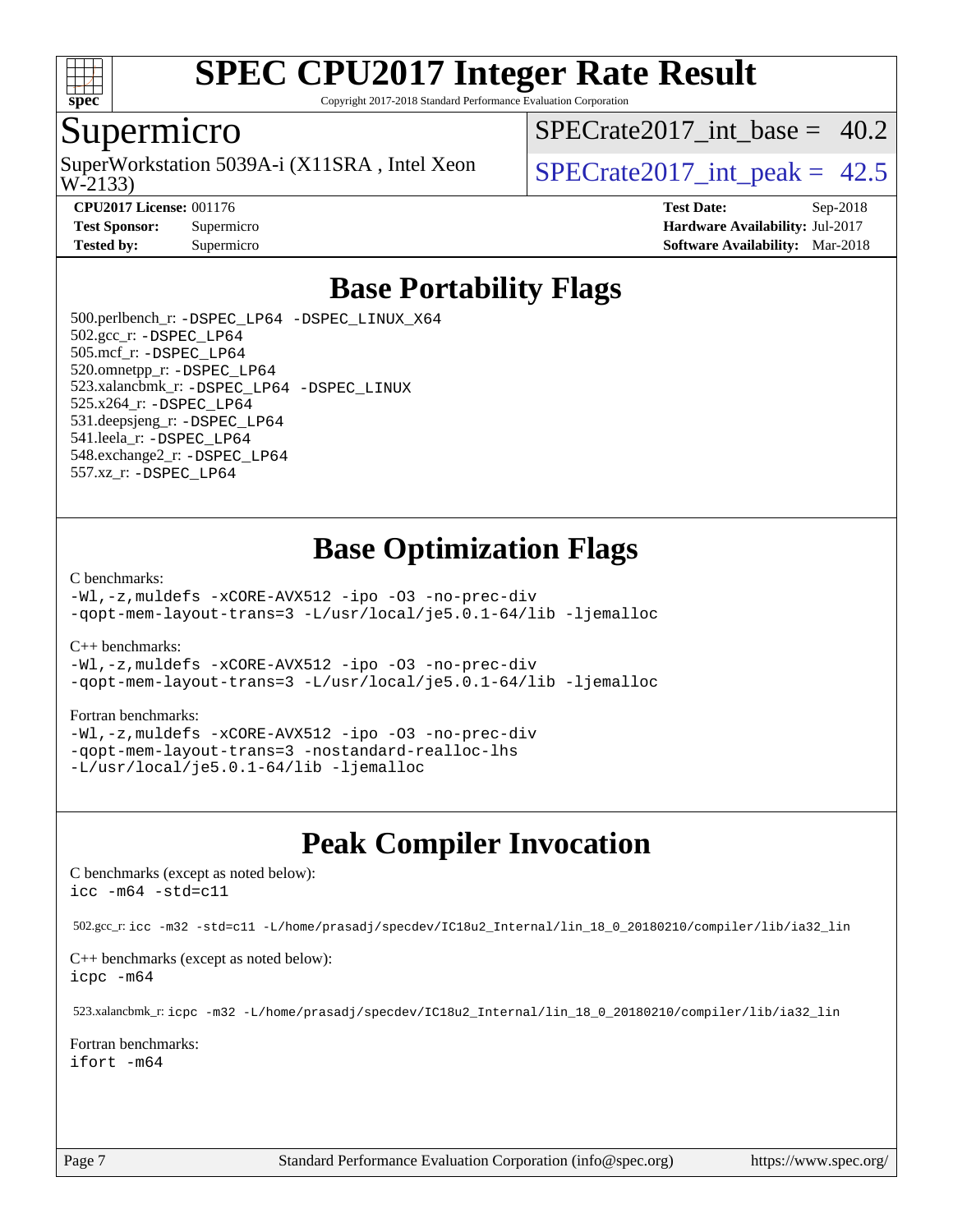

Copyright 2017-2018 Standard Performance Evaluation Corporation

### Supermicro

W-2133) SuperWorkstation 5039A-i (X11SRA, Intel Xeon  $\vert$  SPECrate2017 int peak = 42.5

SPECrate2017 int\_base =  $40.2$ 

**[CPU2017 License:](http://www.spec.org/auto/cpu2017/Docs/result-fields.html#CPU2017License)** 001176 **[Test Date:](http://www.spec.org/auto/cpu2017/Docs/result-fields.html#TestDate)** Sep-2018 **[Test Sponsor:](http://www.spec.org/auto/cpu2017/Docs/result-fields.html#TestSponsor)** Supermicro **[Hardware Availability:](http://www.spec.org/auto/cpu2017/Docs/result-fields.html#HardwareAvailability)** Jul-2017 **[Tested by:](http://www.spec.org/auto/cpu2017/Docs/result-fields.html#Testedby)** Supermicro **Supermicro [Software Availability:](http://www.spec.org/auto/cpu2017/Docs/result-fields.html#SoftwareAvailability)** Mar-2018

## **[Peak Portability Flags](http://www.spec.org/auto/cpu2017/Docs/result-fields.html#PeakPortabilityFlags)**

 500.perlbench\_r: [-DSPEC\\_LP64](http://www.spec.org/cpu2017/results/res2018q4/cpu2017-20181002-09057.flags.html#b500.perlbench_r_peakPORTABILITY_DSPEC_LP64) [-DSPEC\\_LINUX\\_X64](http://www.spec.org/cpu2017/results/res2018q4/cpu2017-20181002-09057.flags.html#b500.perlbench_r_peakCPORTABILITY_DSPEC_LINUX_X64) 502.gcc\_r: [-D\\_FILE\\_OFFSET\\_BITS=64](http://www.spec.org/cpu2017/results/res2018q4/cpu2017-20181002-09057.flags.html#user_peakPORTABILITY502_gcc_r_file_offset_bits_64_5ae949a99b284ddf4e95728d47cb0843d81b2eb0e18bdfe74bbf0f61d0b064f4bda2f10ea5eb90e1dcab0e84dbc592acfc5018bc955c18609f94ddb8d550002c) 505.mcf\_r: [-DSPEC\\_LP64](http://www.spec.org/cpu2017/results/res2018q4/cpu2017-20181002-09057.flags.html#suite_peakPORTABILITY505_mcf_r_DSPEC_LP64) 520.omnetpp\_r: [-DSPEC\\_LP64](http://www.spec.org/cpu2017/results/res2018q4/cpu2017-20181002-09057.flags.html#suite_peakPORTABILITY520_omnetpp_r_DSPEC_LP64) 523.xalancbmk\_r: [-D\\_FILE\\_OFFSET\\_BITS=64](http://www.spec.org/cpu2017/results/res2018q4/cpu2017-20181002-09057.flags.html#user_peakPORTABILITY523_xalancbmk_r_file_offset_bits_64_5ae949a99b284ddf4e95728d47cb0843d81b2eb0e18bdfe74bbf0f61d0b064f4bda2f10ea5eb90e1dcab0e84dbc592acfc5018bc955c18609f94ddb8d550002c) [-DSPEC\\_LINUX](http://www.spec.org/cpu2017/results/res2018q4/cpu2017-20181002-09057.flags.html#b523.xalancbmk_r_peakCXXPORTABILITY_DSPEC_LINUX) 525.x264\_r: [-DSPEC\\_LP64](http://www.spec.org/cpu2017/results/res2018q4/cpu2017-20181002-09057.flags.html#suite_peakPORTABILITY525_x264_r_DSPEC_LP64) 531.deepsjeng\_r: [-DSPEC\\_LP64](http://www.spec.org/cpu2017/results/res2018q4/cpu2017-20181002-09057.flags.html#suite_peakPORTABILITY531_deepsjeng_r_DSPEC_LP64) 541.leela\_r: [-DSPEC\\_LP64](http://www.spec.org/cpu2017/results/res2018q4/cpu2017-20181002-09057.flags.html#suite_peakPORTABILITY541_leela_r_DSPEC_LP64) 548.exchange2\_r: [-DSPEC\\_LP64](http://www.spec.org/cpu2017/results/res2018q4/cpu2017-20181002-09057.flags.html#suite_peakPORTABILITY548_exchange2_r_DSPEC_LP64) 557.xz\_r: [-DSPEC\\_LP64](http://www.spec.org/cpu2017/results/res2018q4/cpu2017-20181002-09057.flags.html#suite_peakPORTABILITY557_xz_r_DSPEC_LP64)

## **[Peak Optimization Flags](http://www.spec.org/auto/cpu2017/Docs/result-fields.html#PeakOptimizationFlags)**

[C benchmarks](http://www.spec.org/auto/cpu2017/Docs/result-fields.html#Cbenchmarks):

```
(info@spec.org)https://www.spec.org/
  500.perlbench_r: -Wl,-z,muldefs -prof-gen(pass 1) -prof-use(pass 2) -ipo
-xCORE-AVX512 -O3 -no-prec-div -qopt-mem-layout-trans=3
-fno-strict-overflow -L/usr/local/je5.0.1-64/lib
-ljemalloc
  502.gcc_r: -Wl,-z,muldefs -prof-gen(pass 1) -prof-use(pass 2) -ipo
-xCORE-AVX512 -O3 -no-prec-div -qopt-mem-layout-trans=3
-L/usr/local/je5.0.1-32/lib -ljemalloc
 505.\text{mcf}_r: basepeak = yes
 525.x264_r: basepeak = yes
 557.xz_r: basepeak = yes
C++ benchmarks: 
  520.omnetpp_r: basepeak = yes
  523.xalancbmk_r: -Wl,-z,muldefs -prof-gen(pass 1) -prof-use(pass 2) -ipo
-xCORE-AVX512 -O3 -no-prec-div -qopt-mem-layout-trans=3
-L/usr/local/je5.0.1-32/lib -ljemalloc
  531.deepsjeng_r: basepeak = yes
  541.leela_r: basepeak = yes
Fortran benchmarks: 
                                      (Continued on next page)
```